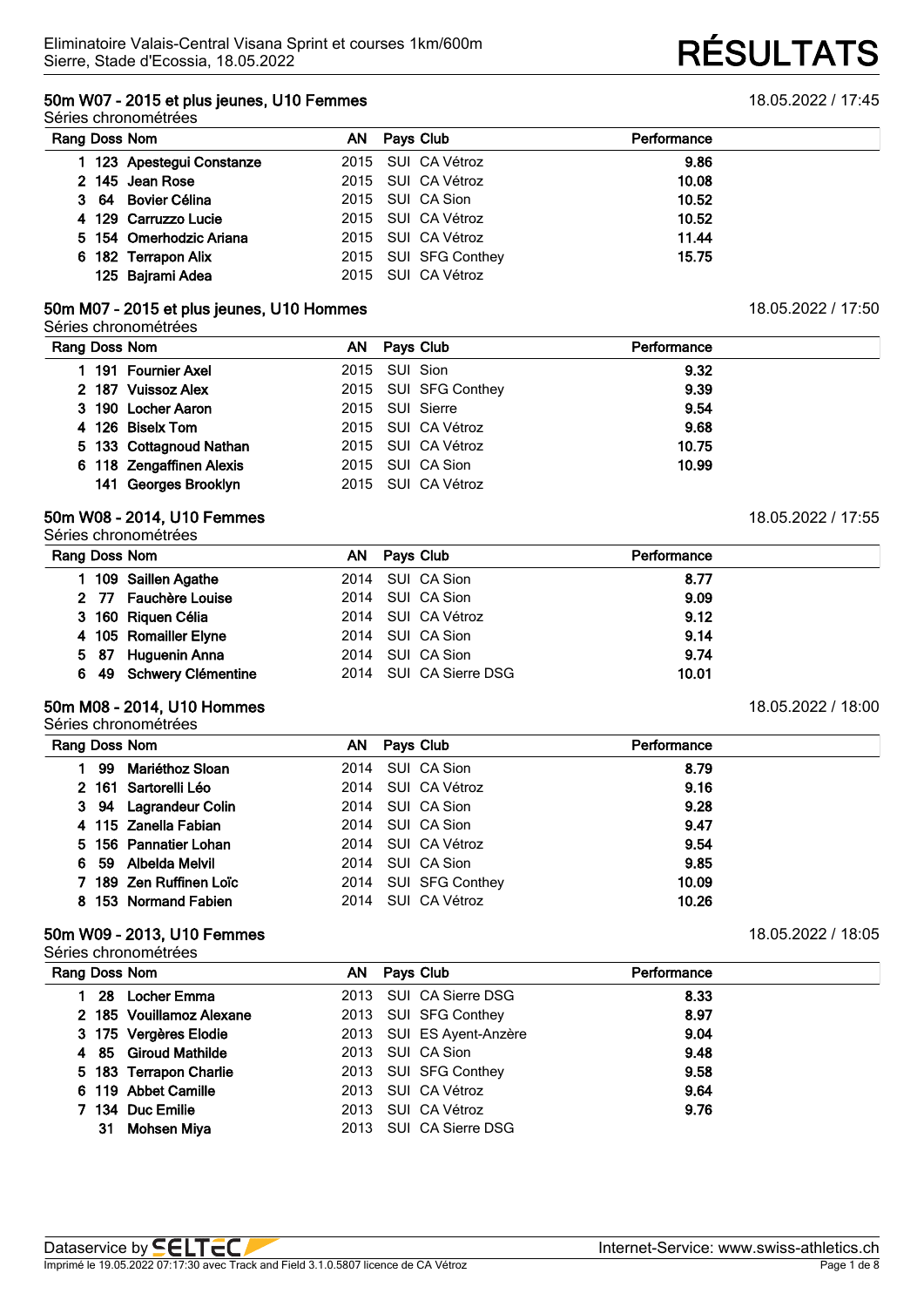#### **50m M09 - 2013, U10 Hommes** 18.05.2022 / 18:10

#### Séries chronométrées

| Rang Doss Nom    |                         | AN   | Pays Club         | Performance |      |
|------------------|-------------------------|------|-------------------|-------------|------|
| 12 <sup>12</sup> | <b>Bonvin Ruben</b>     | 2013 | SUI CA Sierre DSG | 8.16        | 1.11 |
|                  | 2 66 Carron Léonce      | 2013 | SUI CA Sion       | 8.22        | 1.1  |
|                  | 3 65 Bovier Kilian      | 2013 | SUI CA Sion       | 8.47        | 2.11 |
|                  | 4 128 Carruzzo Benjamin | 2013 | SUI CA Vétroz     | 8.57        | 3.11 |
|                  | 5 106 Rouvinez Arthur   | 2013 | SUI CA Sion       | 8.89        | 4.11 |
|                  | 6 147 Lathion Quentin   | 2013 | SUI CA Vétroz     | 8.96        | 2.11 |
|                  | 7 92 Juillerat Clément  | 2013 | SUI CA Sion       | 9.19        | 3.1  |
|                  | 8 72 Décaillet Adrien   | 2013 | SUI CA Sion       | 9.31        | 5.11 |
|                  | 9 162 Tremblay Nino     | 2013 | SUI CA Vétroz     | 9.44        | 4.1  |
| 10.              | 137 Erard Jesse         | 2013 | SUI CA Vétroz     | 9.94        | 5.1  |

#### **60m W10 - 2012, U12 Femmes** 18.05.2022 / 18:15

Séries chronométrées

| Rang Doss Nom |     |                         | AN   | Pays Club           | Performance |           |     |
|---------------|-----|-------------------------|------|---------------------|-------------|-----------|-----|
| 1             | 97  | Marguet Cléandre        | 2012 | SUI CA Sion         | 9.73        | 1.11      |     |
|               |     | 2 142 Gessler Tifenn    | 2012 | SUI CA Vétroz       | 9.91        | 1.1       |     |
| 3             | 79  | <b>Fellay Jeanne</b>    | 2012 | SUI CA Sion         | 10.06       | 2.11      |     |
| 4             | 195 | Tacchini Anais          | 2012 | SUI CA Sion         | 10.17       | 2.1       |     |
| 5.            | 98  | Mariéthoz Leslie        | 2012 | SUI CA Sion         | 10.18       | 3.11      |     |
| 6             | 179 | <b>Chomel Valentina</b> | 2012 | SUI SFG Conthey     | 10.26       | 3.1       |     |
|               | 16. | <b>Cotten Eglantine</b> | 2012 | SUI CA Sierre DSG   | 10.35       | $1.1$ III |     |
| 8             | 40  | <b>Pralong Agnès</b>    | 2012 | SUI CA Sierre DSG   | 10.41       | 2.111     |     |
| 9             |     | 170 Fasnacht Elisa      | 2012 | SUI ES Ayent-Anzère | 10.62       | 4.1       |     |
| 10            | 117 | Zengaffinen Anaïs       | 2012 | SUI CA Sion         | 10.64       | 3.111     | PB. |
| 11            | 47  | <b>Savoy Julie</b>      | 2012 | SUI CA Sierre DSG   | 10.68       | $4.$ /II  |     |
| 12.           |     | 76 Fauchère Margot      | 2012 | SUI CA Sion         | 10.70       | 5.11      |     |
| 13.           |     | 104 Pralong Zoé         | 2012 | SUI CA Sion         | 11.01       | 6.11      |     |
| 14            | 36  | Perren Abygaelle        | 2012 | SUI CA Sierre DSG   | 11.27       | $4.1$ III |     |
| 15            | 20  | <b>Emehatsion Heran</b> | 2012 | SUI CA Sierre DSG   | 11.43       | 5.111     |     |
| 16            | 181 | <b>Rapillard Sarah</b>  | 2012 | SUI SFG Conthey     | 11.51       | 5.1       |     |
| 17            | 19  | <b>Elsener Eline</b>    | 2012 | SUI CA Sierre DSG   | 11.60       | 6.111     |     |
|               |     |                         |      |                     |             |           |     |

#### **60m M10 - 2012, U12 Hommes** 18.05.2022 / 18:20

Séries chronométrées

**Rang Doss Nom AN Pays Club Performance 186 Vuissoz Maxime** 2012 SUI SFG Conthey **9.27** 1./I **89 Humbert Valentin** 2012 SUI CA Sion **9.87** 2./I **112 Von Roten Félix** 2012 SUI CA Sion **9.97** 3./I **164 Vouillamoz Alexandre** 2012 SUI CA Vétroz **10.29** 4./I **56 Wirth Adam** 2012 SUI CA Sierre DSG **10.39** 1./II **44 Salamin Léo** 2012 SUI CA Sierre DSG **10.54** 2./II **15 Clavien Jordan** 2012 SUI CA Sierre DSG **10.65** 3./II **61 Beney Thomas** 2012 SUI CA Sion **10.66** 5./I **52 Udriot Matthieu** 2012 SUI CA Sierre DSG **10.81** 4./II **42 Rod Jérémy** 2012 SUI CA Sierre DSG **10.95** 5./II **57 Zuber Thibault** 2012 SUI CA Sierre DSG **11.27** 6./I **38 Perruchoud Joachim** 2012 SUI CA Sierre DSG **11.27** 6./II **178 Antille Loris** 2012 SUI SFG Conthey **11.67** 7./I **Willen Henry** 2012 SUI CA Sierre DSG ./II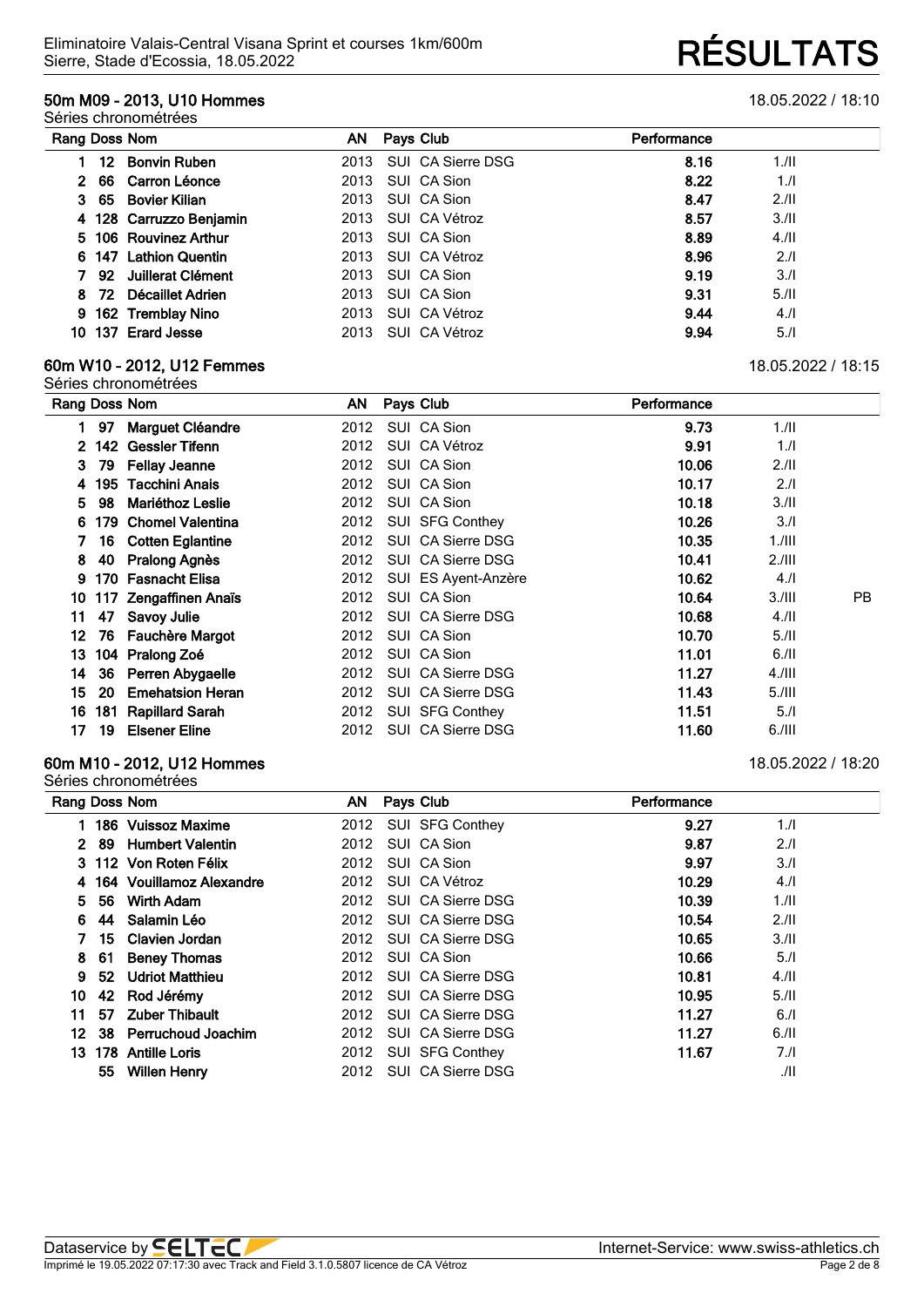### **60m W11 - 2011, U12 Femmes** 18.05.2022 / 18:25

#### Séries chronométrées

| Rang Doss Nom                         |      | Pays Club              | Performance |      |     |
|---------------------------------------|------|------------------------|-------------|------|-----|
| <b>Schwery Margaux</b><br>48          | 2011 | SUI CA Sierre DSG      | 9.28        | 1.1  | РB  |
| 2 91<br>Juillerat Zélie               | 2011 | SUI CA Sion            | 9.56        | 1/11 | PB  |
| 62<br>Biaggi Victoria<br>З.           | 2011 | SUI CA Sion            | 9.85        | 2.11 | PB  |
| 4 149 Luyet Marie                     | 2011 | SUI CA Vétroz          | 10.27       | 2.11 | РB  |
| 5 113 Vuistiner Lylou                 | 2011 | SUI CA Sion            | 10.35       | 3/II | РB  |
| 82 Genolet Pauline<br>6.              | 2011 | SUI CA Sion            | 10.53       | 4.11 |     |
| 184 Vouillamoz Eline                  | 2011 | <b>SUI SFG Conthey</b> | 10.56       | 3.1  |     |
| <b>Métrailler Clarisse</b><br>30<br>8 | 2011 | SUI CA Sierre DSG      | 11.07       | 4.1  |     |
| 9 155 Pannatier Emmy                  | 2011 | SUI CA Vétroz          | 11.09       | 5.11 | PB. |

#### **60m M11 - 2011, U12 Hommes** 18.05.2022 / 18:30

#### Séries chronométrées

| Rang Doss Nom |                        | AN   | Pays Club                   | Performance |           |           |
|---------------|------------------------|------|-----------------------------|-------------|-----------|-----------|
| 93            | <b>Julen Malick</b>    | 2011 | SUI CA Sion                 | 9.49        | 1.1       | PB        |
| 2<br>140      | Gasser Yan             | 2011 | SUI CA Vétroz               | 9.60        | 2.1       |           |
| 71<br>3       | <b>Debons Arnaud</b>   | 2011 | CA Sion<br>SUI              | 9.61        | 1.711     | PB        |
| 165<br>4      | Vouillamoz Timéo       | 2011 | CA Vétroz<br>SUI            | 9.63        | 1.11      |           |
| 73<br>5       | <b>Dessimoz Lenny</b>  | 2011 | SUI CA Sion                 | 9.69        | 3.1       | <b>PB</b> |
| 84<br>6       | <b>Giroud Simon</b>    | 2011 | SUI CA Sion                 | 9.76        | 4.1       | <b>PB</b> |
| 108           | <b>Saillen Gabriel</b> | 2011 | SUI CA Sion                 | 9.78        | 2.111     | <b>PB</b> |
| 63<br>8       | Bonvin Théo            | 2011 | SUI CA Sion                 | 9.81        | 3.111     | <b>PB</b> |
| 9<br>83       | <b>Gillioz Rayan</b>   | 2011 | SUI CA Sion                 | 9.83        | 2.11      |           |
| 144<br>10     | <b>Gsponer Noé</b>     | 2011 | SUI CA Vétroz               | 9.84        | 3.11      |           |
| 10<br>11      | <b>Bonvin Noam</b>     | 2011 | SUI CA Sierre DSG           | 9.88        | 4.11      |           |
| 96<br>12      | <b>Lipawsky Simon</b>  | 2011 | SUI CA Sion                 | 9.90        | 5.1       | PB        |
| 68<br>13      | Darioli Alexandre      | 2011 | SUI CA Sion                 | 9.92        | 5.11      |           |
| 14<br>86      | Huguenin Sébastien     | 2011 | SUI CA Sion                 | 10.01       | $4.1$ III |           |
| 135<br>15     | <b>Duc Samuel</b>      | 2011 | SUI CA Vétroz               | 10.26       | 6.11      | PB        |
| 168<br>16     | <b>Buensoz Aloys</b>   | 2011 | SUI ES Ayent-Anzère         | 10.55       | 6.1       |           |
| 17<br>177     | <b>Valente Yanis</b>   | 2011 | ES Ayent-Anzère<br>SUI      | 11.31       | 5.111     |           |
| 24            | <b>Favre Nolan</b>     | 2011 | CA Sierre DSG<br><b>SUI</b> |             | ./III     |           |

### **60m W12 - 2010, U14 Femmes** 18.05.2022 / 18:35

Séries chronométrées

| Rang Doss Nom |     |                           | AN   | Pays Club              | Performance |                |           |
|---------------|-----|---------------------------|------|------------------------|-------------|----------------|-----------|
|               |     | 1 132 Claivaz Ailyne      | 2010 | SUI CA Vétroz          | 8.68        | 1.11           |           |
| $2^{\circ}$   |     | 103 Perrier Romane        | 2010 | SUI CA Sion            | 8.83        | 2.11           | <b>PB</b> |
| З.            |     | 158 Reynard Joanne        | 2010 | SUI CA Vétroz          | 9.13        | 3.11           | <b>PB</b> |
| 4             |     | 146 Lathion Chloé         | 2010 | SUI CA Vétroz          | 9.36        | 1.1            | <b>PB</b> |
| 5.            | 80  | <b>Franzetti Clarisse</b> | 2010 | SUI CA Sion            | 9.38        | 4.11           | <b>PB</b> |
| 6             | 90  | Journel Loane             | 2010 | SUI CA Sion            | 9.43        | 5.11           | <b>PB</b> |
|               | 139 | <b>Gaillard Alicia</b>    | 2010 | SUI CA Vétroz          | 9.48        | 6.11           |           |
| 8             |     | 163 Verleye Alice         | 2010 | SUI CA Vétroz          | 9.49        | 7.11           | PB.       |
| 9             | 67  | <b>Chevailler Lola</b>    | 2010 | SUI CA Sion            | 9.67        | 8.11           |           |
| 10            | 127 | <b>Biselx Léane</b>       | 2010 | SUI CA Vétroz          | 9.68        | 2.1            | <b>PB</b> |
| 11            | 60  | Albelda Violette          | 2010 | SUI CA Sion            | 9.90        | 3.1            |           |
| 12.           | 121 | <b>Abbet Pauline</b>      | 2010 | SUI CA Vétroz          | 10.22       | 4.1            |           |
| 13            |     | 180 Rapillard Julie       | 2010 | <b>SUI SFG Conthey</b> | 10.45       | 5.1            |           |
| 14            |     | 172 Maytain Maïlys        | 2010 | SUI ES Ayent-Anzère    | 10.48       | 6.1            |           |
| 15            |     | 188 Zen Ruffinen Lena     | 2010 | SUI SFG Conthey        | 10.48       | 7./I           |           |
|               |     | 196 Mariéthoz Elina       | 2010 | SUI CA Sion            |             | $\overline{1}$ |           |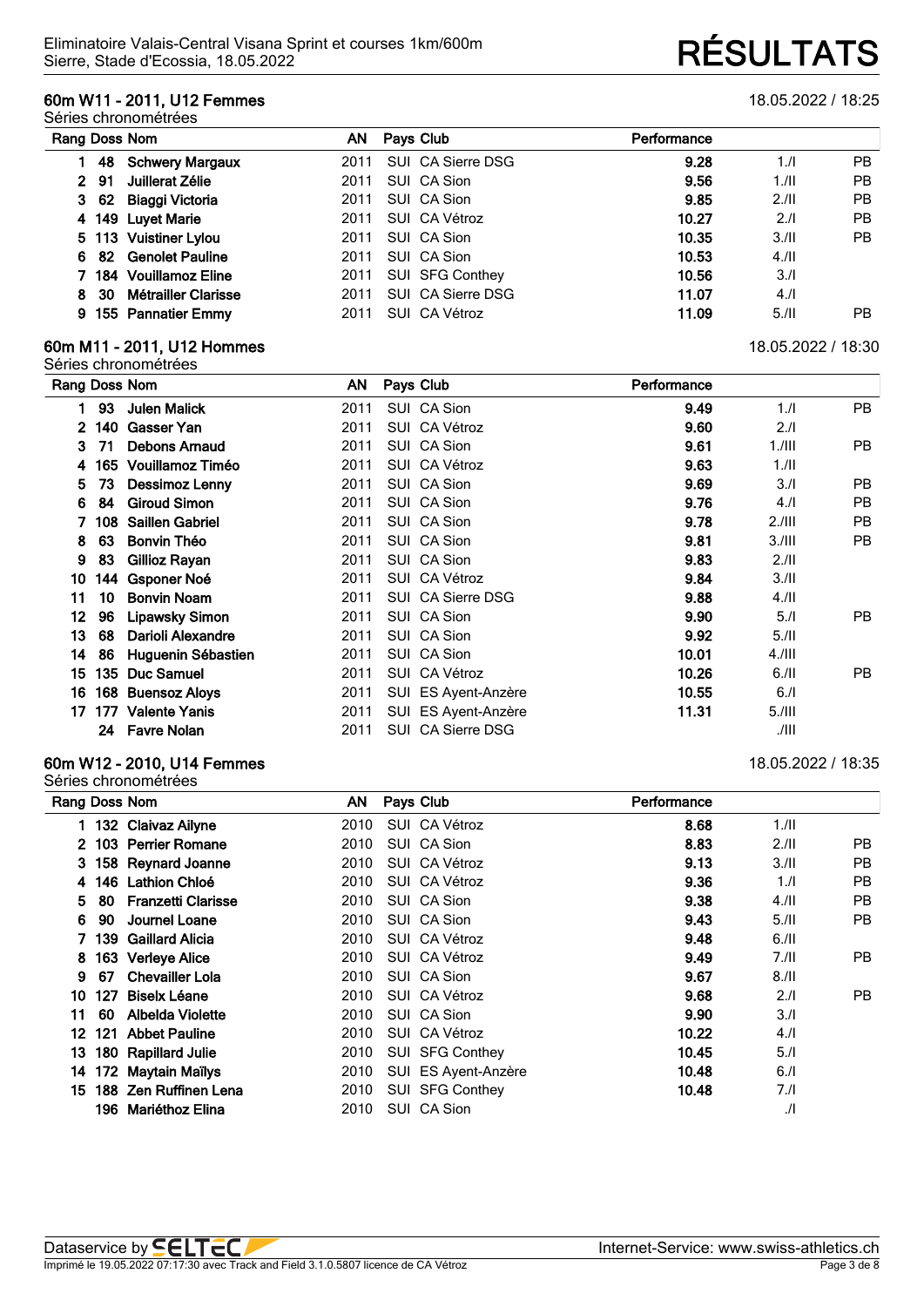#### Séries chronométrées

Sierre, Stade d'Ecossia, 18.05.2022 **RÉSULTATS**

|   |                | 60m M12 - 2010, U14 Hommes<br>Séries chronométrées |      |                        |             | 18.05.2022 / 18:40 |
|---|----------------|----------------------------------------------------|------|------------------------|-------------|--------------------|
|   |                | Rang Doss Nom                                      | AN.  | Pays Club              | Performance |                    |
|   |                | 1 122 Akkus Hayden                                 | 2010 | SUI CA Vétroz          | 8.53        | PB.                |
|   |                | 2 26 Guntern Alexandre                             | 2010 | SUI CA Sierre DSG      | 9.01        | PB.                |
| 3 | 5.             | <b>Balmer Lucien</b>                               | 2010 | SUI CA Sierre DSG      | 9.10        | PB.                |
| 4 | $\overline{2}$ | <b>Anselin Axel</b>                                | 2010 | SUI CA Sierre DSG      | 9.73        |                    |
|   |                | 5 197 Antille Kilian                               | 2010 | <b>SUI SFG Conthey</b> | 9.73        |                    |
|   |                | 6 151 Minnig Nolan                                 | 2010 | SUI CA Vétroz          | 9.75        | PB.                |
|   | 4              | <b>Aurat Alec</b>                                  | 2010 | SUI CA Sierre DSG      | 10.76       | <b>PB</b>          |
| 8 | -8             | <b>Besson Guillaume</b>                            | 2010 | SUI CA Sierre DSG      | 11.24       | PB.                |

#### **60m W13 - 2009, U14 Femmes** 18.05.2022 / 18:45 Séries chronométrées

| Rang Doss Nom |                      | AΝ   | Pays Club         | Performance |          |           |
|---------------|----------------------|------|-------------------|-------------|----------|-----------|
|               | 150 Luyet Chloé      | 2009 | SUI CA Vétroz     | 9.17        | 1.1      | <b>PB</b> |
|               | 2 143 Gessler Erine  | 2009 | SUI CA Vétroz     | 9.19        | $1.$ /II |           |
| 95<br>З.      | Lipawsky Cloé        | 2009 | SUI CA Sion       | 9.22        | 2.1      | PB.       |
| 88<br>4       | <b>Humbert Lisa</b>  | 2009 | SUI CA Sion       | 9.42        | 3.1      |           |
| 14<br>5.      | Cappelli Emeline     | 2009 | SUI CA Sierre DSG | 9.63        | 2.11     | PB.       |
|               | 6 159 Reynard Céline | 2009 | SUI CA Vétroz     | 9.68        | 3.11     |           |
|               | 7 102 Nanchen Anaïs  | 2009 | SUI CA Sion       | 9.87        | 4.11     | PB.       |
| 8<br>3        | Anzenberger Léane    | 2009 | SUI CA Sierre DSG | 9.97        | 4.1      |           |
| 21            | <b>Emery Eryne</b>   | 2009 | SUI CA Sierre DSG |             | JII      |           |

#### **60m M13 - 2009, U14 Hommes** 18.05.2022 / 18:50

| Séries chronométrées           |                          |             |           |
|--------------------------------|--------------------------|-------------|-----------|
| Rang Doss Nom                  | Pays Club<br>AN.         | Performance |           |
| 1 174 Valente Nolan            | 2009 SUI ES Ayent-Anzère | 9.64        | PB.       |
| 2 148 Lugon Ethan              | 2009 SUI CA Vétroz       | 9.70        | <b>PB</b> |
| 3 34 Olgiati Yuma              | 2009 SUI CA Sierre DSG   | 9.84        |           |
| 4 173 Terretaz Noé             | 2009 SUI ES Ayent-Anzère | 10.43       | PB.       |
| 5 45 Sarrasin Théo             | 2009 SUI CA Sierre DSG   | 10.48       | PB.       |
| <b>Vallotton Samuel</b><br>53. | 2009 SUI CA Sierre DSG   |             |           |

#### **80m W14 - 2008, U16 Femmes**<br>
Séries chronométrées<br>
Séries chronométrées<br>
18.05.2022 / 18:55 Séries chronométrées **Rang Doss Nom AN Pays Club Performance 114 Zanella Sveva** 2008 SUI CA Sion **11.17** 1./I **37 Perruchoud Jade** 2008 SUI CA Sierre DSG **11.28** 1./II **138 Fournier Laura** 2008 SUI CA Vétroz **11.35** 2./I **39 Petitjean Marine** 2008 SUI CA Sierre DSG **11.46** 2./II **70 Debons Célia** 2008 SUI CA Sion **11.50** 3./II **124 Bachmann Julie** 2008 SUI CA Vétroz **11.64** 3./I **17 Cotutiu Coralie** 2008 SUI CA Sierre DSG **11.93** 4./II **6 Barras Lucile** 2008 SUI CA Sierre DSG **12.15** 5./II **171 Hermann Saskia** 2008 SUI ES Ayent-Anzère **12.47** 4./I

## **80m M14 - 2008, U16 Hommes** 18.05.2022 / 19:00

|               |    | Séries chronométrées |    | Vent: I:-0.4; II:0.0 m/s |             |      |  |
|---------------|----|----------------------|----|--------------------------|-------------|------|--|
| Rang Doss Nom |    |                      | AN | Pays Club                | Performance |      |  |
|               | 41 | <b>Rey Bastien</b>   |    | 2008 SUI CA Sierre DSG   | 10.57       | 1.11 |  |
|               |    | 2 157 Erard Reno     |    | 2008 SUI CA Vétroz       | 10.68       | 1.1  |  |
|               |    | 3 81 Franzetti Simon |    | 2008 SUI CA Sion         | 10.90       | 2.1  |  |
|               |    | 4 116 Zanini Matteo  |    | 2008 SUI CA Sion         | 11.21       | 3.1  |  |
|               |    | 5 50 Terrier Ryan    |    | 2008 SUI CA Sierre DSG   | 11.78       | 4.1  |  |
| 6.            |    | 32 Monnet Paul       |    | 2008 SUI CA Sierre DSG   | 11.85       | 2.11 |  |
|               | 18 | Duc Joachim          |    | 2008 SUI CA Sierre DSG   | 12.02       | 3.11 |  |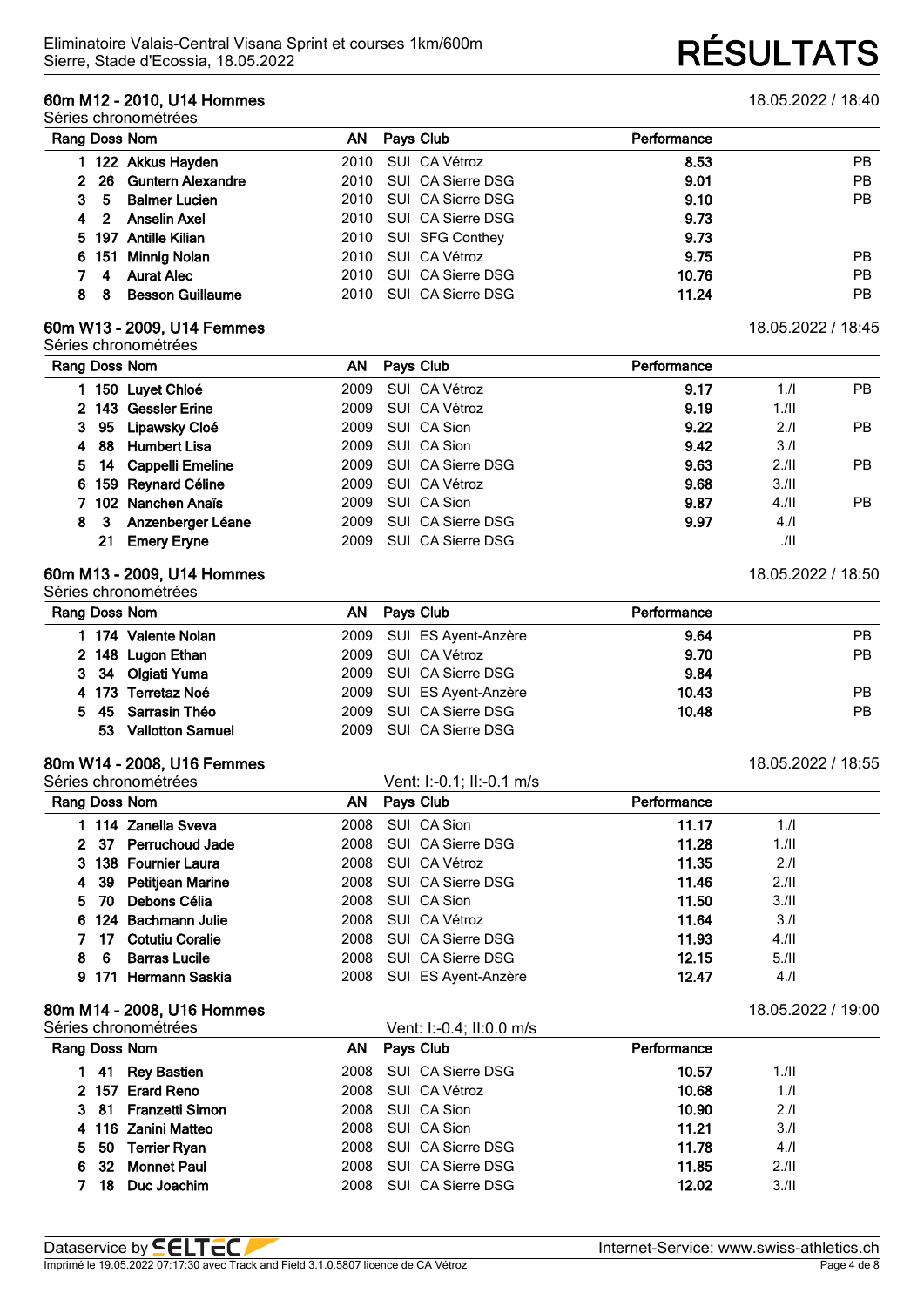# Sierre, Stade d'Ecossia, 18.05.2022 **RÉSULTATS**

| 8              | 43  | Rüeger Noah                | 2008 | SUI CA Sierre DSG        | 12.41       | 4.11               |           |
|----------------|-----|----------------------------|------|--------------------------|-------------|--------------------|-----------|
| 9              | 27  | <b>Huet Nathan</b>         | 2008 | SUI CA Sierre DSG        | 12.66       | 5.11               |           |
|                |     | 80m W15 - 2007, U16 Femmes |      |                          |             | 18.05.2022 / 19:05 |           |
|                |     | Séries chronométrées       |      | Vent: I:-0.1; II:0.0 m/s |             |                    |           |
|                |     | Rang Doss Nom              | ΑN   | Pays Club                | Performance |                    |           |
| 1.             | 69  | De Palma Audrey            | 2007 | SUI CA Sion              | 10.77       | 1.11               | <b>PB</b> |
| $\overline{2}$ | 29  | Maire Alizée               | 2007 | SUI CA Sierre DSG        | 10.85       | 1.1                |           |
| 3              | 166 | <b>Fournier Amélie</b>     | 2007 | <b>SUI CS 13*</b>        | 10.91       | 2.11               | <b>PB</b> |
| 4              | 35  | <b>Pellissier Camille</b>  | 2007 | SUI CA Sierre DSG        | 10.93       | 3.11               | <b>PB</b> |
| 5.             | 54  | Wicki Jeanne-Marie         | 2007 | SUI CA Sierre DSG        | 10.99       | 4.11               | <b>PB</b> |
| 6              | 152 | <b>Normand Rachel</b>      | 2007 | SUI CA Vétroz            | 11.13       | 5.11               | <b>PB</b> |
| 7              | 101 | <b>Mottier Elise</b>       | 2007 | SUI CA Sion              | 11.48       | 2.1                |           |
| 8              | 11  | <b>Bonvin Clémentine</b>   | 2007 | SUI CA Sierre DSG        | 11.72       | 3.1                | <b>PB</b> |
| 9              | 78  | <b>Fellay Julie</b>        | 2007 | SUI CA Sion              | 11.94       | 4.1                |           |
| 10             | 13  | <b>Bucher Larissa</b>      | 2007 | SUI CA Sierre DSG        | 12.63       | 5.1                |           |
|                |     | 80m M15 - 2007, U16 Hommes |      |                          |             | 18.05.2022 / 19:10 |           |
|                |     | Séries chronométrées       |      | Vent: I:-0.4 m/s         |             |                    |           |
|                |     | Rang Doss Nom              | ΑN   | Pays Club                | Performance |                    |           |
|                | 75  | Evéquoz Martin             | 2007 | SUI CA Sion              | 9.62        |                    | <b>PB</b> |
| $\mathbf{2}$   | 130 | Cavalera Alex              | 2007 | <b>SUI</b><br>CA Vétroz  | 10.88       |                    | <b>PB</b> |
| 3.             | 131 | <b>Cavalera Thibault</b>   | 2007 | SUI CA Vétroz            | 11.50       |                    | PB        |

**80m M14 - 2008, U16 Hommes - Suite** Vent: I:-0.4; II:0.0 m/s 18.05.2022 / 19:00<br>Séries chronométrées **18.05.2022 / 19:00** 

**Rang Doss Nom AN Pays Club Performance**

#### **600m W07-W08 2014-2015, U10W, W8, W7** 18.05.2022 / 19:25

Séries chronométrées

Séries chronométrées

| Rang Doss Nom           | AN Pays Club           | Performance |
|-------------------------|------------------------|-------------|
| 1 77 Fauchère Louise    | 2014 SUI CA Sion       | 2:23.98     |
| 2 160 Riquen Célia      | 2014 SUI CA Vétroz     | 2:27.45     |
| 3 105 Romailler Elyne   | 2014 SUI CA Sion       | 2:30.75     |
| 4 145 Jean Rose         | 2015 SUI CA Vétroz     | 2:34.74     |
| 5 49 Schwery Clémentine | 2014 SUI CA Sierre DSG | 2:35.21     |
| 6 64 Bovier Célina      | 2015 SUI CA Sion       | 2:55.40     |
| 7 154 Omerhodzic Ariana | 2015 SUI CA Vétroz     | 3:05.11     |
| 8 182 Terrapon Alix     | 2015 SUI SFG Conthey   | 3:10.02     |
| 125 Bajrami Adea        | 2015 SUI CA Vétroz     |             |

**136 Ducrey Jonathan** 2007 SUI CA Vétroz **11.69** PB

#### **600m M07-M08 2014-2015, U10M, M8, M7** 18.05.2022 / 19:35 Séries chronométrées

|    | Rang Doss Nom            | AN   | <b>Pays Club</b>   | Performance |
|----|--------------------------|------|--------------------|-------------|
|    | 1 187 Vuissoz Alex       | 2015 | SUI SFG Conthey    | 2:21.20     |
|    | 2 115 Zanella Fabian     | 2014 | SUI CA Sion        | 2:26.35     |
|    | 3 156 Pannatier Lohan    | 2014 | SUI CA Vétroz      | 2:27.77     |
|    | 4 189 Zen Ruffinen Loïc  | 2014 | SUI SFG Conthey    | 2:29.74     |
|    | 5 59 Albelda Melvil      | 2014 | SUI CA Sion        | 2:31.57     |
| 6. | 94 Lagrandeur Colin      | 2014 | SUI CA Sion        | 2:34.87     |
|    | 7 126 Biselx Tom         | 2015 | SUI CA Vétroz      | 2:35.18     |
|    | 8 190 Locher Aaron       | 2015 | SUI Sierre         | 2:41.40     |
|    | 9 153 Normand Fabien     | 2014 | SUI CA Vétroz      | 2:42.63     |
|    | 10 161 Sartorelli Léo    | 2014 | SUI CA Vétroz      | 2:44.41     |
| 11 | 191 Fournier Axel        | 2015 | SUI Sion           | 2:46.28     |
|    | 12 133 Cottagnoud Nathan | 2015 | SUI CA Vétroz      | 3:04.69     |
|    | 99 Mariéthoz Sloan       | 2014 | SUI CA Sion        |             |
|    | 141 Georges Brooklyn     |      | 2015 SUI CA Vétroz |             |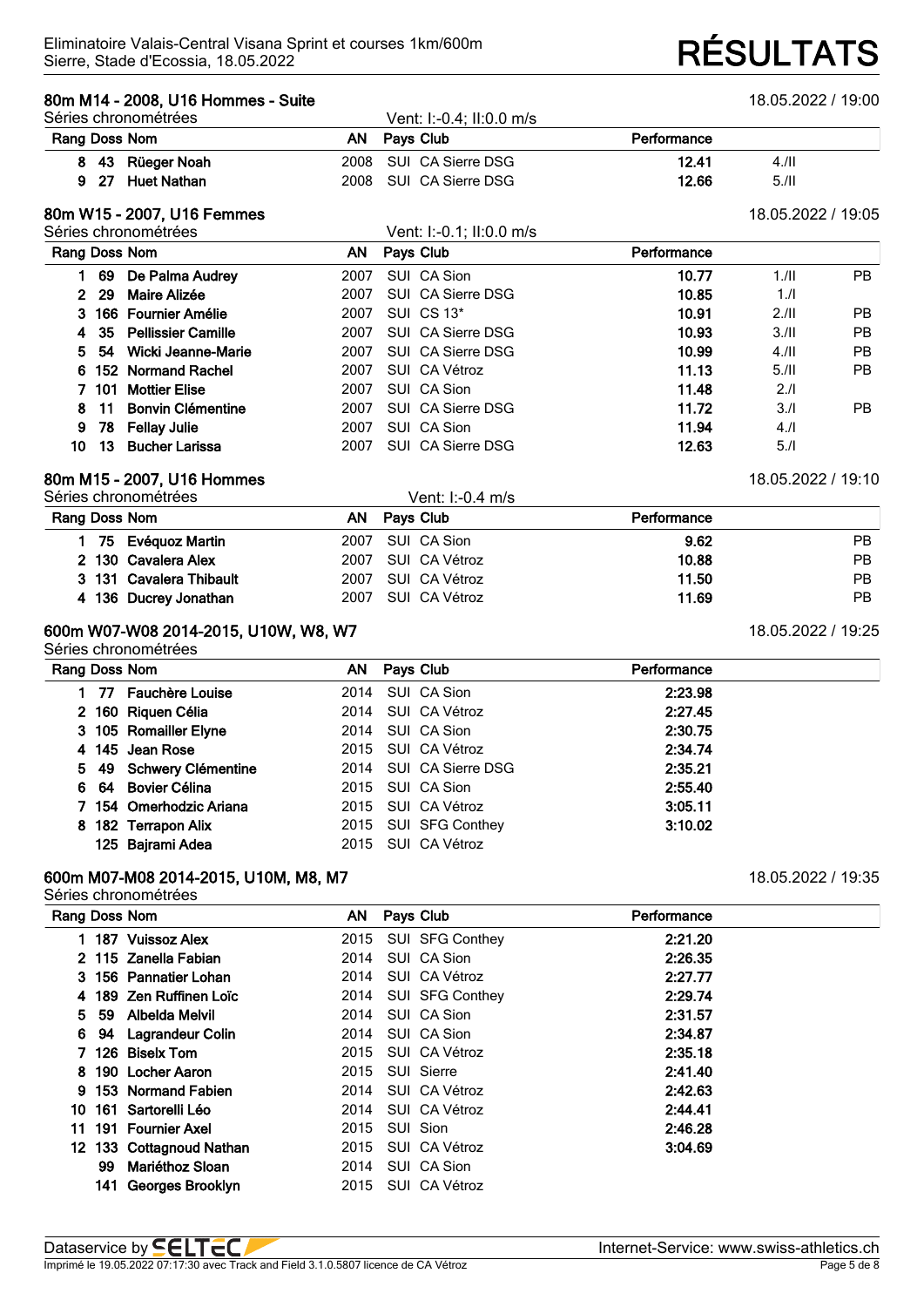#### **600m W09 - 2013, U10 Femmes** 18.05.2022 / 19:45

### Séries chronométrées

Sierre, Stade d'Ecossia, 18.05.2022 **RÉSULTATS**

| Rang Doss Nom |     |                          | AN Pays Club           | Performance |  |
|---------------|-----|--------------------------|------------------------|-------------|--|
|               | 28. | Locher Emma              | 2013 SUI CA Sierre DSG | 2:06.51     |  |
|               |     | 2 85 Giroud Mathilde     | 2013 SUI CA Sion       | 2:19.00     |  |
|               |     | 3 185 Vouillamoz Alexane | 2013 SUI SFG Conthey   | 2:20.04     |  |
|               |     | 4 134 Duc Emilie         | 2013 SUI CA Vétroz     | 2:20.22     |  |
|               |     | 5 119 Abbet Camille      | 2013 SUI CA Vétroz     | 2:32.65     |  |
|               |     | 6 183 Terrapon Charlie   | 2013 SUI SFG Conthey   | 2:51.30     |  |
|               |     | 31 Mohsen Miva           | 2013 SUI CA Sierre DSG |             |  |

#### **600m M09 - 2013, U10 Hommes** 18.05.2022 / 19:50

### Séries chronométrées

|  | Rang Doss Nom           | AN Pays Club |                        | Performance |
|--|-------------------------|--------------|------------------------|-------------|
|  | 1 72 Décaillet Adrien   |              | 2013 SUI CA Sion       | 2:13.73     |
|  | 2 12 Bonvin Ruben       |              | 2013 SUI CA Sierre DSG | 2:15.13     |
|  | 3 66 Carron Léonce      |              | 2013 SUI CA Sion       | 2:15.97     |
|  | 4 162 Tremblay Nino     |              | 2013 SUI CA Vétroz     | 2:16.43     |
|  | 5 106 Rouvinez Arthur   |              | 2013 SUI CA Sion       | 2:18.79     |
|  | 6 128 Carruzzo Benjamin |              | 2013 SUI CA Vétroz     | 2:20.10     |
|  | 7 92 Juillerat Clément  |              | 2013 SUI CA Sion       | 2:25.65     |
|  | 8 137 Erard Jesse       |              | 2013 SUI CA Vétroz     | 2:27.93     |
|  | 9 147 Lathion Quentin   |              | 2013 SUI CA Vétroz     | 2:32.61     |
|  | 10 65 Bovier Kilian     |              | 2013 SUI CA Sion       | 2:34.10     |
|  |                         |              |                        |             |

#### **1000m W10-W11 2011-2012, U12W, W11, W10** 18.05.2022 / 19:55 Séries chronométrées

| Rang Doss Nom |      |                            | ΑN   | Pays Club         | Performance |           |
|---------------|------|----------------------------|------|-------------------|-------------|-----------|
| 1.            | 91   | Juillerat Zélie            | 2011 | SUI CA Sion       | 3:42.54     | PB.       |
| $\mathbf{2}$  | 48   | <b>Schwery Margaux</b>     | 2011 | SUI CA Sierre DSG | 3:44.08     | <b>PB</b> |
| 3.            |      | 192 Vouilloz Marie         | 2012 | <b>SUI Uvrier</b> | 3:54.53     |           |
| 4             |      | 36 Perren Abygaelle        | 2012 | SUI CA Sierre DSG | 3:54.66     |           |
| 5.            | 16   | <b>Cotten Eglantine</b>    | 2012 | SUI CA Sierre DSG | 4:00.55     |           |
| 6             | 142  | <b>Gessler Tifenn</b>      | 2012 | SUI CA Vétroz     | 4:04.06     |           |
| 7             | 40   | <b>Pralong Agnès</b>       | 2012 | SUI CA Sierre DSG | 4:07.00     |           |
| 8             | 76   | <b>Fauchère Margot</b>     | 2012 | SUI CA Sion       | 4:09.06     |           |
| 9             | 19   | <b>Elsener Eline</b>       | 2012 | SUI CA Sierre DSG | 4:09.10     |           |
| 10            | 79   | <b>Fellay Jeanne</b>       | 2012 | SUI CA Sion       | 4:09.49     |           |
| 11            | 47   | Savoy Julie                | 2012 | SUI CA Sierre DSG | 4:11.43     |           |
| 12.           | 20   | <b>Emehatsion Heran</b>    | 2012 | SUI CA Sierre DSG | 4:11.58     |           |
| 13            | 97   | <b>Marguet Cléandre</b>    | 2012 | SUI CA Sion       | 4:14.57     |           |
| 14            | 30   | <b>Métrailler Clarisse</b> | 2011 | SUI CA Sierre DSG | 4:17.91     |           |
| 15            |      | 149 Luyet Marie            | 2011 | SUI CA Vétroz     | 4:21.47     | PB.       |
| 16            |      | 181 Rapillard Sarah        | 2012 | SUI SFG Conthey   | 4:42.78     |           |
| 17            |      | 155 Pannatier Emmy         | 2011 | SUI CA Vétroz     | 4:43.75     | PB.       |
|               | 179. | <b>Chomel Valentina</b>    | 2012 | SUI SFG Conthey   |             |           |

### **1000m M10 - 2012, U12 Hommes** 18.05.2022 / 20:00

|  | Séries chronométrées |
|--|----------------------|
|  |                      |

| Rang Doss Nom              | AN Pays Club           | Performance |  |
|----------------------------|------------------------|-------------|--|
| 186 Vuissoz Maxime         | 2012 SUI SFG Conthey   | 3:33.05     |  |
| 2 56 Wirth Adam            | 2012 SUI CA Sierre DSG | 3:36.18     |  |
| 3 164 Vouillamoz Alexandre | 2012 SUI CA Vétroz     | 3:43.22     |  |
| 4 15 Clavien Jordan        | 2012 SUI CA Sierre DSG | 3:44.52     |  |
| 5 112 Von Roten Félix      | 2012 SUI CA Sion       | 3:48.73     |  |
| 6 57 Zuber Thibault        | 2012 SUI CA Sierre DSG | 3:50.02     |  |
| Salamin Léo<br>- 44        | 2012 SUI CA Sierre DSG | 3:50.61     |  |
| <b>Beney Thomas</b><br>861 | 2012 SUI CA Sion       | 3:50.67     |  |

Dataservice by SELTEC And the control of the control of the control of the control of the control of the control of t Imprimé le 19.05.2022 07:17:30 avec Track and Field 3.1.0.5807 licence de CA Vétroz Page 6 de 8 de 8 de 8 de 8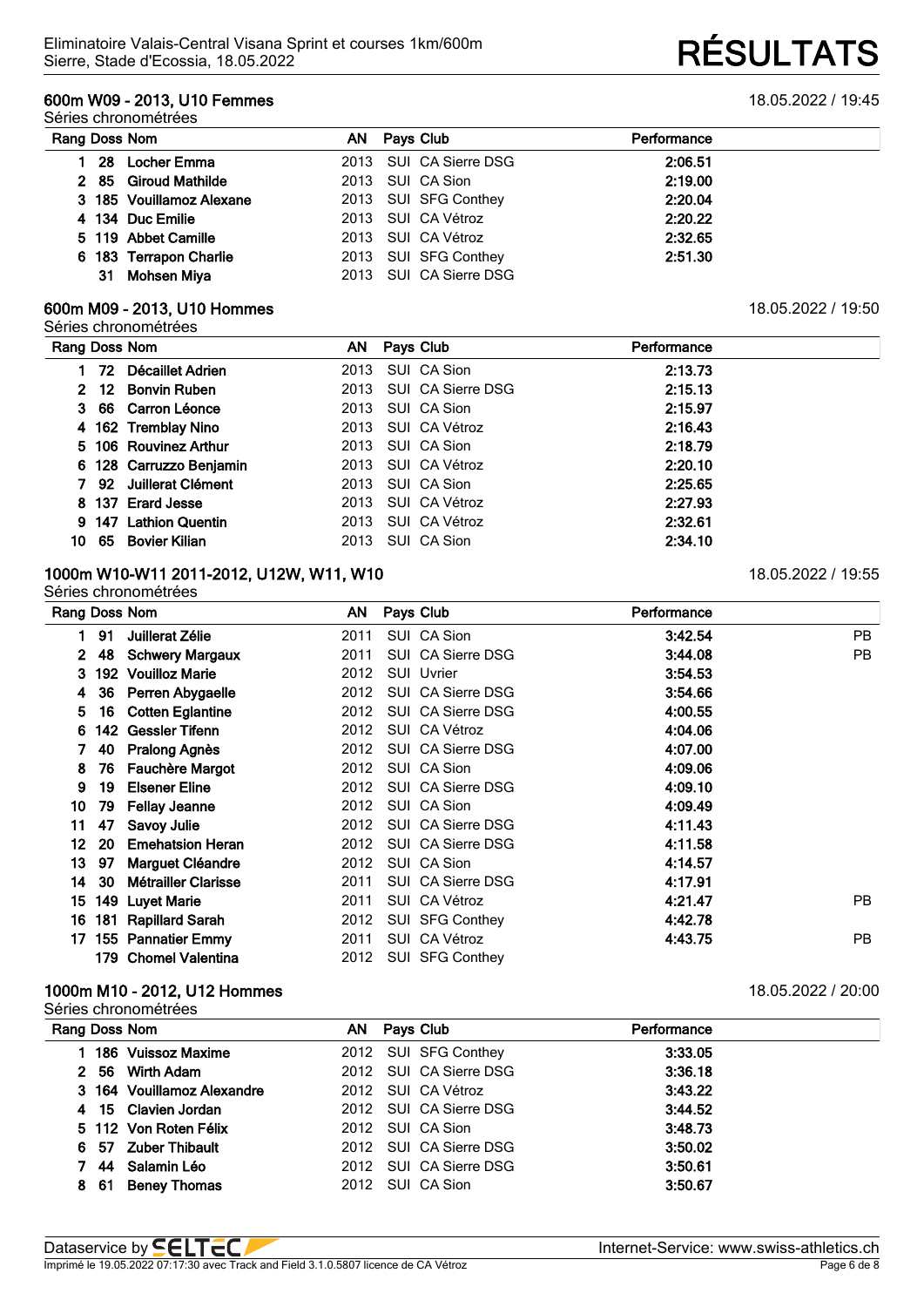#### **1000m M10 - 2012, U12 Hommes - Suite** 18.05.2022 / 20:00

Séries chronométrées

| Rang Doss Nom |                          | AN Pays Club           | Performance |
|---------------|--------------------------|------------------------|-------------|
|               | 9 42 Rod Jérémy          | 2012 SUI CA Sierre DSG | 3:56.71     |
|               | 10 193 Vouilloz Jean     | 2012 SUI Uvrier        | 4:06.46     |
|               | 11 178 Antille Loris     | 2012 SUI SFG Conthey   | 4:06.73     |
|               | 12 52 Udriot Matthieu    | 2012 SUI CA Sierre DSG | 4:07.37     |
|               | 13 38 Perruchoud Joachim | 2012 SUI CA Sierre DSG | 4:07.46     |
|               | 55 Willen Henry          | 2012 SUI CA Sierre DSG |             |

#### **1000m M11 - 2011, U12 Hommes** 18.05.2022 / 20:05

Séries chronométrées

| Rang Doss Nom |      | AN                   | Pays Club | Performance         |         |     |
|---------------|------|----------------------|-----------|---------------------|---------|-----|
|               | 73.  | Dessimoz Lenny       | 2011      | SUI CA Sion         | 3:16.02 |     |
| 2.            | 93   | Julen Malick         | 2011      | SUI CA Sion         | 3:19.96 |     |
| 3.            |      | 165 Vouillamoz Timéo | 2011      | SUI CA Vétroz       | 3:25.30 |     |
|               | 4 84 | <b>Giroud Simon</b>  | 2011      | SUI CA Sion         | 3:27.57 | PB. |
| 5.            | -71  | Debons Arnaud        | 2011      | SUI CA Sion         | 3:37.65 |     |
| 6.            |      | 140 Gasser Yan       | 2011      | SUI CA Vétroz       | 3:41.40 |     |
|               |      | 7 144 Gsponer Noé    | 2011      | SUI CA Vétroz       | 3:42.25 |     |
| 8.            |      | 135 Duc Samuel       | 2011      | SUI CA Vétroz       | 3:43.33 | PB. |
| 9             | 63   | Bonvin Théo          | 2011      | SUI CA Sion         | 3:44.87 |     |
| 10            | 10.  | <b>Bonvin Noam</b>   | 2011      | SUI CA Sierre DSG   | 3:55.44 |     |
| 11.           |      | 24 Favre Nolan       | 2011      | SUI CA Sierre DSG   | 3:57.66 |     |
| 12.           |      | 96 Lipawsky Simon    | 2011      | SUI CA Sion         | 4:13.72 |     |
| 13.           |      | 168 Buensoz Aloys    | 2011      | SUI ES Ayent-Anzère | 4:43.24 |     |
|               | 68   | Darioli Alexandre    | 2011      | SUI CA Sion         |         |     |

#### **1000m W12-W13 2010-2009, U14W, W13, W12** 18.05.2022 / 20:10

#### Séries chronométrées

**Rang Doss Nom AN Pays Club Performance 139 Gaillard Alicia** 2010 SUI CA Vétroz **3:31.40** PB **80 Franzetti Clarisse** 2010 SUI CA Sion **3:33.73 95 Lipawsky Cloé** 2009 SUI CA Sion **3:35.45 102 Nanchen Anaïs** 2009 SUI CA Sion **3:35.68 150 Luyet Chloé** 2009 SUI CA Vétroz **3:36.67** PB **143 Gessler Erine** 2009 SUI CA Vétroz **3:51.32** PB **158 Reynard Joanne** 2010 SUI CA Vétroz **3:58.77** PB **180 Rapillard Julie** 2010 SUI SFG Conthey **3:59.50 163 Verleye Alice** 2010 SUI CA Vétroz **4:01.50 167 Briguet Laora** 2010 SUI ES Ayent-Anzère **4:01.73 121 Abbet Pauline** 2010 SUI CA Vétroz **4:03.75** PB **146 Lathion Chloé** 2010 SUI CA Vétroz **4:09.37** PB **67 Chevailler Lola** 2010 SUI CA Sion **4:11.31 103 Perrier Romane** 2010 SUI CA Sion **4:15.46 60 Albelda Violette** 2010 SUI CA Sion **4:16.17 90 Journel Loane** 2010 SUI CA Sion **4:17.72** PB **188 Zen Ruffinen Lena** 2010 SUI SFG Conthey **4:23.76 172 Maytain Maïlys** 2010 SUI ES Ayent-Anzère **4:25.36 Mariéthoz Elina** 2010 SUI CA Sion **Emery Eryne** 2009 SUI CA Sierre DSG